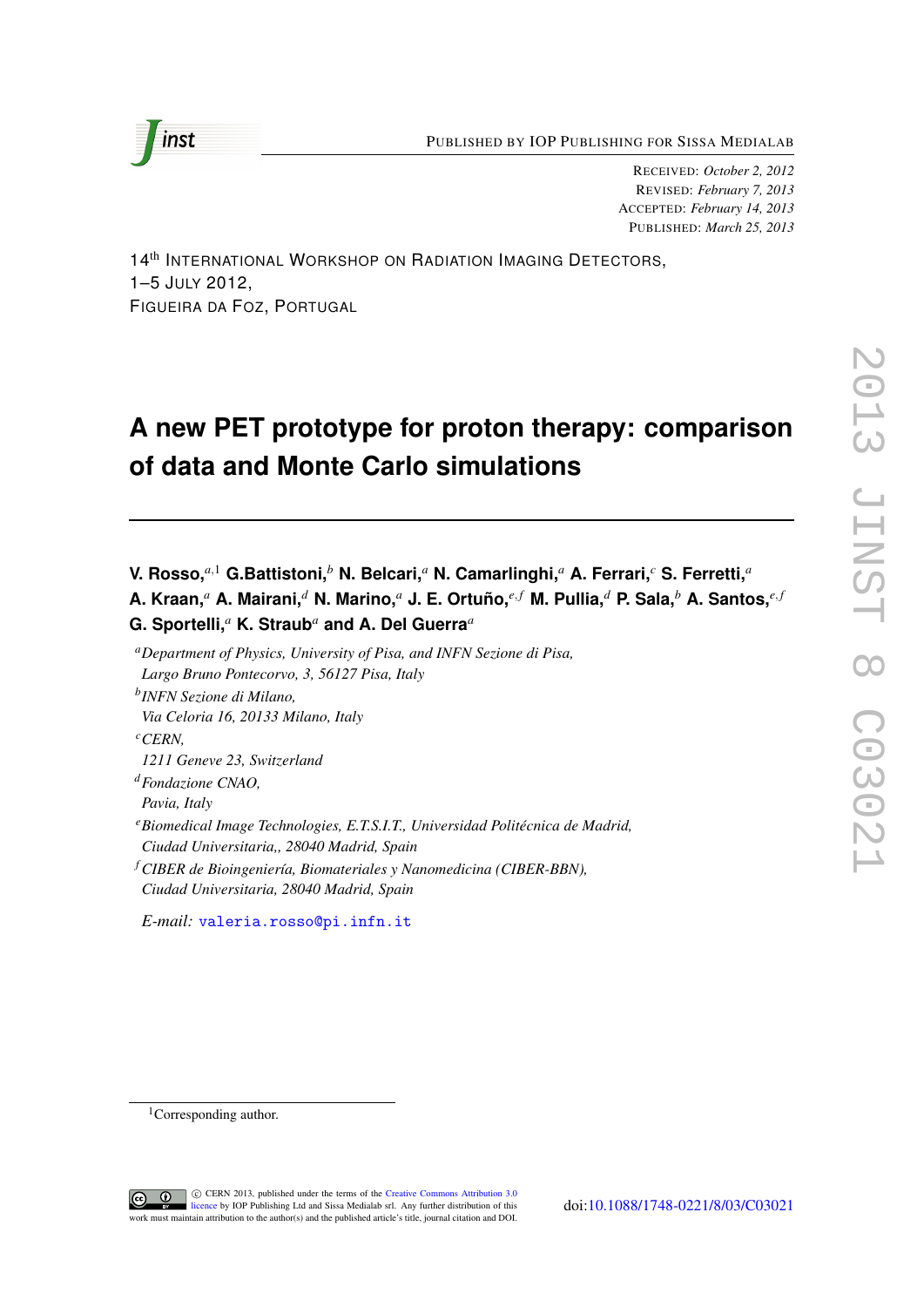ABSTRACT: Ion beam therapy is a valuable method for the treatment of deep-seated and radioresistant tumors thanks to the favorable depth-dose distribution characterized by the Bragg peak. Hadrontherapy facilities take advantage of the specific ion range, resulting in a highly conformal dose in the target volume, while the dose in critical organs is reduced as compared to photon therapy. The necessity to monitor the delivery precision, i.e. the ion range, is unquestionable, thus different approaches have been investigated, such as the detection of prompt photons or annihilation photons of positron emitter nuclei created during the therapeutic treatment. Based on the measurement of the induced  $\beta^+$  activity, our group has developed various in-beam PET prototypes: the one under test is composed by two planar detector heads, each one consisting of four modules with a total active area of  $10 \times 10 \text{ cm}^2$ . A single detector module is made of a LYSO crystal matrix coupled to a position sensitive photomultiplier and is read-out by dedicated frontend electronics. A preliminary data taking was performed at the Italian National Centre for Oncological Hadron Therapy (CNAO, Pavia), using proton beams in the energy range of 93–112 MeV impinging on a plastic phantom. The measured activity profiles are presented and compared with the simulated ones based on the Monte Carlo FLUKA package.

KEYWORDS: Instrumentation for hadron therapy; Instrumentation for heavy-ion therapy; Gamma camera, SPECT, PET PET/CT, coronary CT angiography (CTA)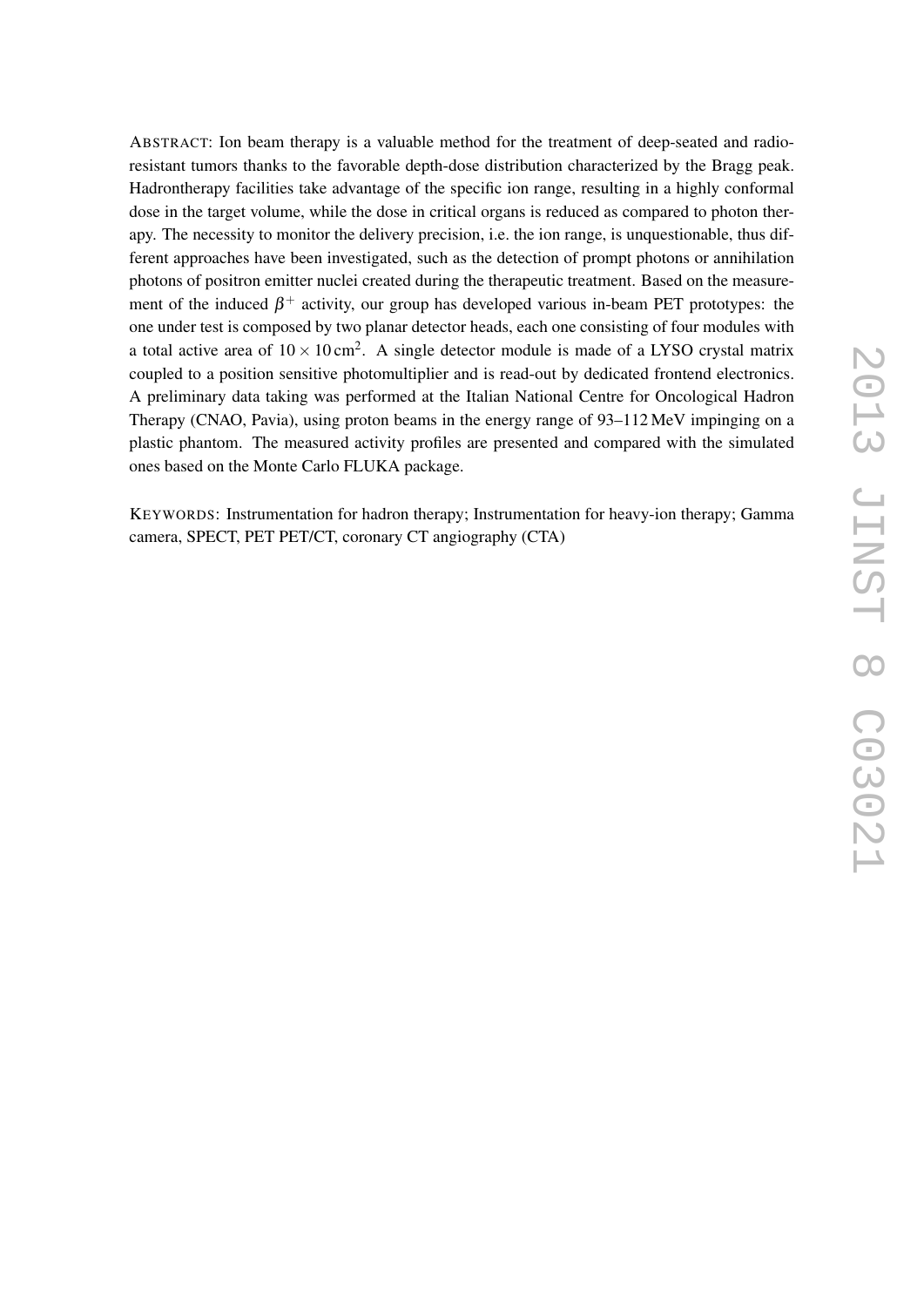# **Contents**

|              |                          | 1 Introduction                    |                         |
|--------------|--------------------------|-----------------------------------|-------------------------|
| $\mathbf{2}$ |                          | <b>Methods and materials</b>      | $\overline{2}$          |
|              | 2.1                      | Experimental setup                | $\overline{2}$          |
|              |                          | 2.2 Reconstruction algorithm      | $\overline{3}$          |
|              |                          | 2.3 Data analysis and simulations | $\overline{3}$          |
|              | 3 Results and discussion |                                   | $\overline{\mathbf{3}}$ |
|              | 4 Conclusion             |                                   |                         |

## <span id="page-2-0"></span>1 Introduction

Proton therapy is a treatment modality of great interest in radiation oncology, because it allows for highly conformal dose distribution and improved sparing of critical structures as compared to treatments with photons. However, proton treatments are much more sensitive to uncertainties such as proton range errors, patient positioning errors, and anatomical variations compared to radiotherapy with photons. As a result, the dose delivered with protons may be significantly different from what was planned, hereby possibly erasing the beneficial effects of proton therapy. To ensure a successful dose delivery, it is highly desirable to have a direct verification of the particle range and delivered dose.

One of the most promising techniques for this purpose is Positron Emission Tomography (PET). PET imaging is based on the detection of the two annihilation gamma-rays following the decay of  $\beta^+$  isotopes created during irradiation with hadrons. Non-invasive dose monitoring is achieved by comparing the measured and pre-calculated  $\beta^+$  activity distributions, during and/or after therapeutic irradiation. PET is already successfully used in cancer treatments with particles [\[1,](#page-6-1) [2\]](#page-6-2) to verify the ion range. However the distal fall-off of the activity distribution from proton irradiation cannot directly be matched to the dose distribution, making it a challenging task. Information about the delivered dose can be obtained by measuring the activity profile, which are indirectly correlated [\[3\]](#page-7-0). In [\[4\]](#page-7-1), we presented a PET prototype developed at the INFN and the Physics Department of the University of Pisa with an active area of  $5 \times 5$  cm<sup>2</sup>, which already proved its capability to acquire data under clinical conditions. Here, we test the performance of a new, larger, PET prototype with an active area of  $10 \times 10\,\text{cm}^2$  regarding the determination of the activity distal fall-off position in a PMMA target, irradiated with mono-energetic protons of energies in the range 93–112 MeV. This is done by comparing the reconstructed  $\beta^+$  activity distributions from data taken at the Centro Nazionale di Adroterapia Oncologica CNAO [\[5\]](#page-7-2) (Italian National Center for Oncological Hadron Therapy) with Monte Carlo predictions from the FLUKA package [\[6,](#page-7-3) [7\]](#page-7-4).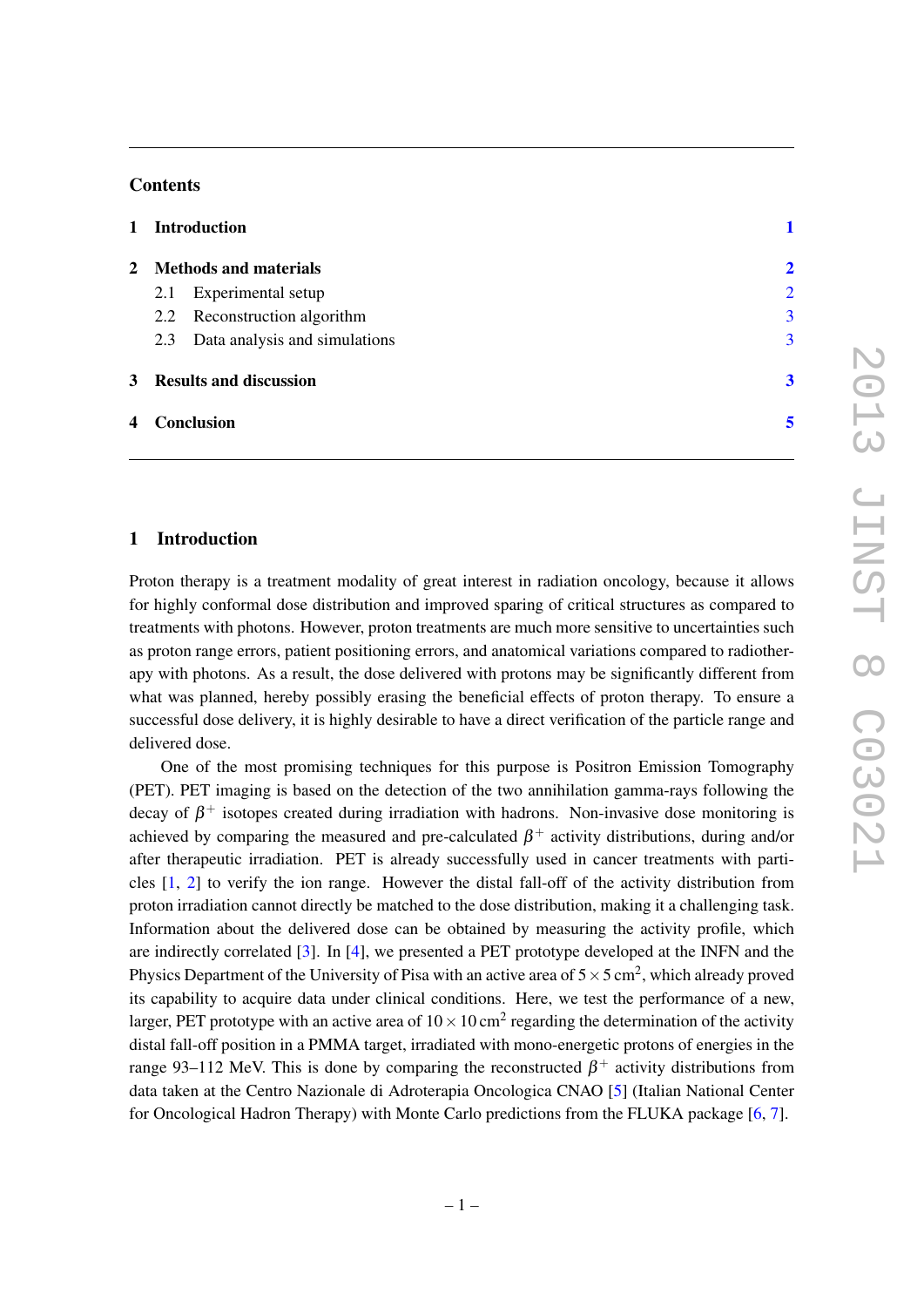

<span id="page-3-2"></span>Figure 1. (a) The PET detector system and the phantom with two out of 9 FDG-filled test tubes mounted. Each tube has an outer diameter of 7 mm; the distance between two test tubes is 26 mm. The layout of the phantom was chosen so that the tubes are positioned either in the centre or along the gap between the four detector modules. The inset shows a schematic view of the PET detector system. Each of the two stationary heads contains four independent, closely mounted detector modules with an active area of roughly  $5 \times 5$  cm<sup>2</sup> each. The 6 mm gaps between the modules are visible. The beam direction is parallel to the *z* axis. (b) Reconstructed image averaging 20 central slices in the *y*−*z* plane and the corresponding profiles along the *y* and *z* direction. The software allows reconstructing the activity contained in the tubes independently from their positioning along the *y* − *z* plane.

# <span id="page-3-0"></span>2 Methods and materials

## <span id="page-3-1"></span>2.1 Experimental setup

The compact PET detector system developed at the INFN and the University of Pisa is designed to be compatible with the installation on a gantry for beam delivery for in-beam data taking. It is composed of two stationary planar heads with an active area of  $10 \times 10 \text{ cm}^2$ , positioned 14 cm apart, see figure [1.](#page-3-2) The best spatial resolution is achieved along the beam  $(z)$  axis to optimize the determination of the distal fall-off of the induced activity. The plastic phantoms were centred in between the two heads, irradiated by a horizontally impinging proton beam. The new device followed closely the layout of our former PET prototype  $(5 \times 5 \text{ cm}^2)$ , already described in detail in [\[4\]](#page-7-1). In short, each head contains four detector modules, made of a position sensitive photomultiplier coupled to a scintillating LYSO crystal matrix  $(23 \times 23$  pixels, pitch 2.0 mm). Each module is read out by dedicated front-end electronics, based on short deadtime pulse discriminators and a series of peak detectors providing position and energy signals. A modular acquisition system has been used for detecting and storing the coincidences between opposing heads [\[9\]](#page-7-5) with a coincidence window of 10 ns. The energy resolution is 18% at 511 keV (FWHM). The acquisition coincidence rate was in the range of a few kHz.

Data were taken at the CNAO therapy centre. A detailed explanation of the CNAO proton beamline is given in [\[8\]](#page-7-6). We used monoenergetic proton pencil beams of 93, 97.5, 99, and 112 MeV with a beam diameter (FWHM) of 14 mm. A PMMA target (C<sub>5</sub>H<sub>8</sub>O<sub>2</sub>, density: 1.18 g/cm<sup>3</sup>) of 5  $\times$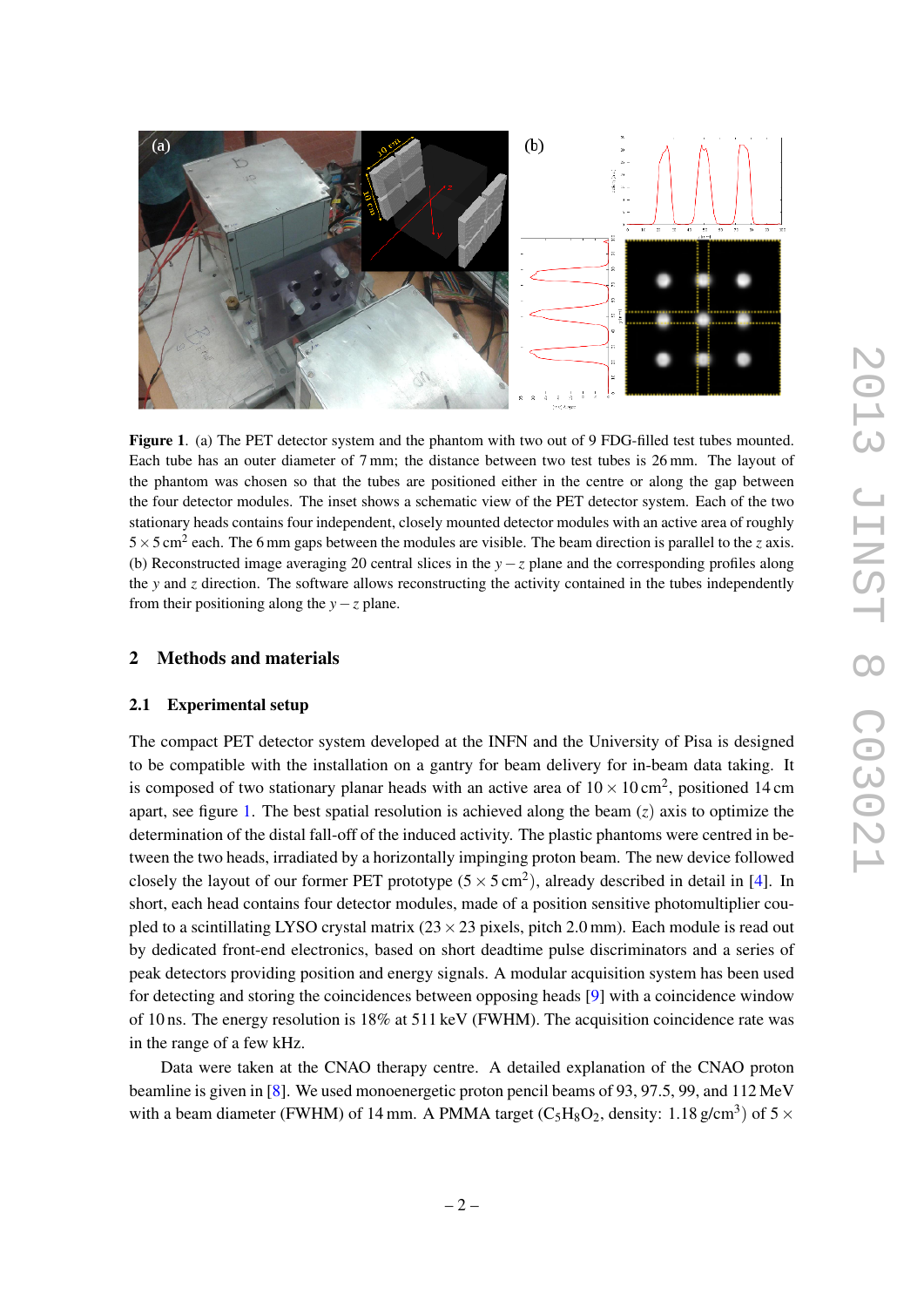$5 \times 10 \text{ cm}^3$  was irradiated with  $5 \times 10^9$  protons for about 30 seconds. The experimental data were acquired for 20 minutes starting directly after the irradiation of the target (off-beam measurement).

## <span id="page-4-0"></span>2.2 Reconstruction algorithm

To reconstruct the acquired coincidences a fully three-dimensional list-mode Maximum Likelihood Expectation Maximization (MLEM) algorithm was implemented. For a detailed description of the algorithm the reader is referred to [\[10\]](#page-7-7).

The system response probabilities needed for the MLEM are calculated on-the-fly using elliptic tubes of response whose parameters are derived from Monte Carlo simulation. The software makes use of massive parallelism, therefore only few seconds per iteration are needed to reconstruct one acquisition. A total of five iterations are carried out for each acquisition as no further improvements were visually detected after the 5th iteration. The reconstructed images cover a Field of View (FOV) of  $10 \times 10 \times 10$ cm<sup>3</sup> with an isotropic voxel size of 1 mm.

#### <span id="page-4-1"></span>2.3 Data analysis and simulations

The data analysis focused on the determination of the distal fall-off of the  $\beta^+$  activity profiles acquired for 20 minutes after the end of proton irradiation.

Starting from both experimental and simulated activity distributions, the activity profiles were made by summing all events within a cylinder with its centre corresponding to the beam axis and projecting the sum of each slice onto the  $z$  (beam) axis. To determine the position  $\mu$  of the distal fall-off at the 50% level of the activity profile along *z*, a complementary error function was fitted to the data (see section [3,](#page-4-2) figure [2\(](#page-5-0)b)). After having determined the proximal rising edge at the  $50\%$ level, it was used to set the  $z = 0$  mm.

Monte Carlo simulations were performed using the FLUKA development version, providing information on the complete transport of the primary protons and the produced secondary particles. We have applied the default settings for hadron therapy. The geometry used in the simulation code consisted of the CNAO proton beamline [\[4\]](#page-7-1) and a thick PMMA target of  $5 \times 5 \times 10 \text{ cm}^3$ . We scored the  $\beta^+$  activity through the USRBIN parameter ACTIVITY at a time t = 20 minutes after proton irradiation. According to the simulation the main activity contribution within 20 minutes after proton irradiation comes from the  $\beta^+$  decaying isotopes <sup>15</sup>O ( $T_{1/2}$  = 122 sec) and <sup>11</sup>C ( $T_{1/2}$  = 20.39 min).

## <span id="page-4-2"></span>3 Results and discussion

Due to its design made out of four independent detector modules in each head, approximately 6 mm narrow non-active gaps between the modules show up. To test the imaging capabilities of the PET detector system, a phantom based on several test tubes was realized, see figure [1\(](#page-3-2)a). Each tube is positioned so as to be either in the centre of one or along the gap between the four detector modules. A total of nine test tubes were filled with the same FDG activity and put into a PMMA support. The final reconstructed image averaging 20 central slices in the *y*−*z* plane is shown in figure [1\(](#page-3-2)b) as well as the profiles taken along the *y* and *z* directions. This quality test shows that the software allows reconstructing the activity contained in the tubes independently from their positioning along the  $y - z$  plane.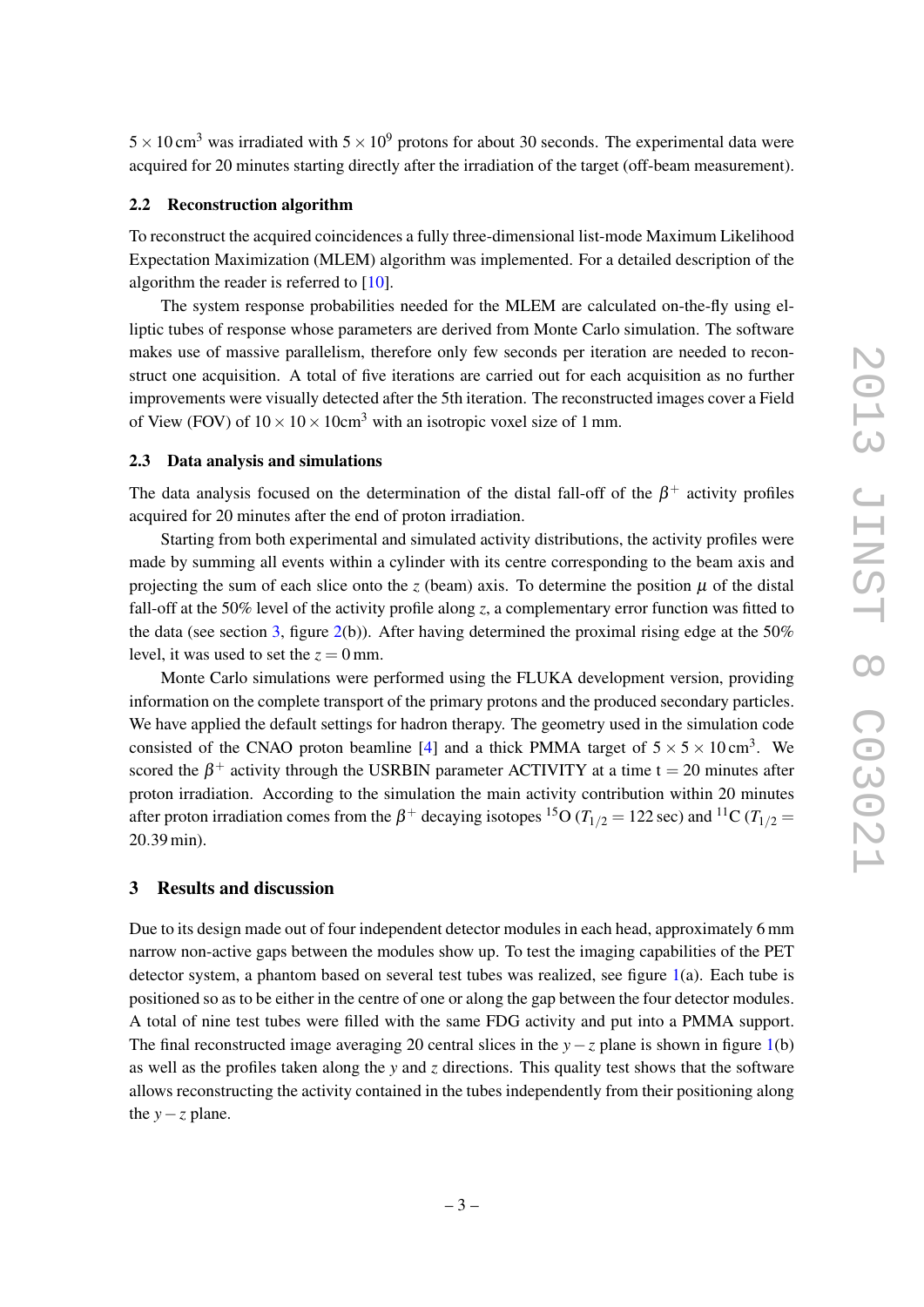

<span id="page-5-0"></span>Figure 2. Figure (a) shows the normalized experimental and simulated activity profile along the *z* (beam) axis acquired for 20 minutes after proton irradiation for a proton energy of 99 MeV. The positions of the 50% distal fall-off agree quite well. The dotted line corresponds to a constant reconstructed background can be seen all over the reconstructed volume. In figure (b) the complementary error function  $f(x)$  was fitted to the 99 MeV data yielding the plateau and base value of the profile (A1 and A2, respectively), the position of the 50% distal fall-off  $(\mu)$  and the slope  $(\sigma)$  of the distribution.

As a result of the analysis on the data, taken at the CNAO therapy centre, figure  $2(a)$  $2(a)$  shows the non-quantitative activity profile along the beam (*z*) axis for the 99 MeV beam energy data set as well as the corresponding simulated profile 20 minutes after proton irradiation of a PMMA target.

The noise which is seen for  $z < 0$  mm and after the distal fall-off is compatible with the reconstructed activity background which is shown in figure  $2(a)$  $2(a)$ , dotted line. The activity background profile was taken from a region outside the irradiated phantom volume and is constant all over the reconstructed FOV.

For a direct comparison, the background corrected area under the profiles is normalized to 1. Despite small oscillations in the plateau region due to a preliminary reconstruction model for the experimental data, the figure shows that the positions of the fall-off for data and simulation agree within 1 mm, which was also verified for the other proton energies.

In figure [2\(](#page-5-0)b) we show an example of the 99 MeV data fitted with the complementary error function returning the mean value µ and standard deviation of the distal 50% *fall*-*off* depths. The mean value  $\mu$  was tested to be stable within 1 mm by varying the fitting region in *z* between 0 and 80 mm.

Results reported from now on are obtained using a fitting region of 30 mm around the activity distal fall-off. The dependence of the fit on the counting statistics was studied by analysing subsets of the entire data acquisition. This was done by varying the diameter of the cylinder (see subsection [2.2\)](#page-4-0) from 5 to 25 mm in 5 mm steps. For each profile, the fit yielded a robust value for  $\mu$ , changing less than 1 mm. A diameter of 15 mm was chosen as default value, close to the beam diameter.

Figure [3](#page-6-3) summarizes the accuracy of our PET prototype concerning the position of the activity profile fall-off for monoenergetic protons in PMMA. A good agreement between data and simulations is seen, showing the capability of our new PET prototype to determine the proton fall-off position with a precision of roughly 1 mm. This is about half the pixel size of the scintillator matrix, which is 2.0 mm.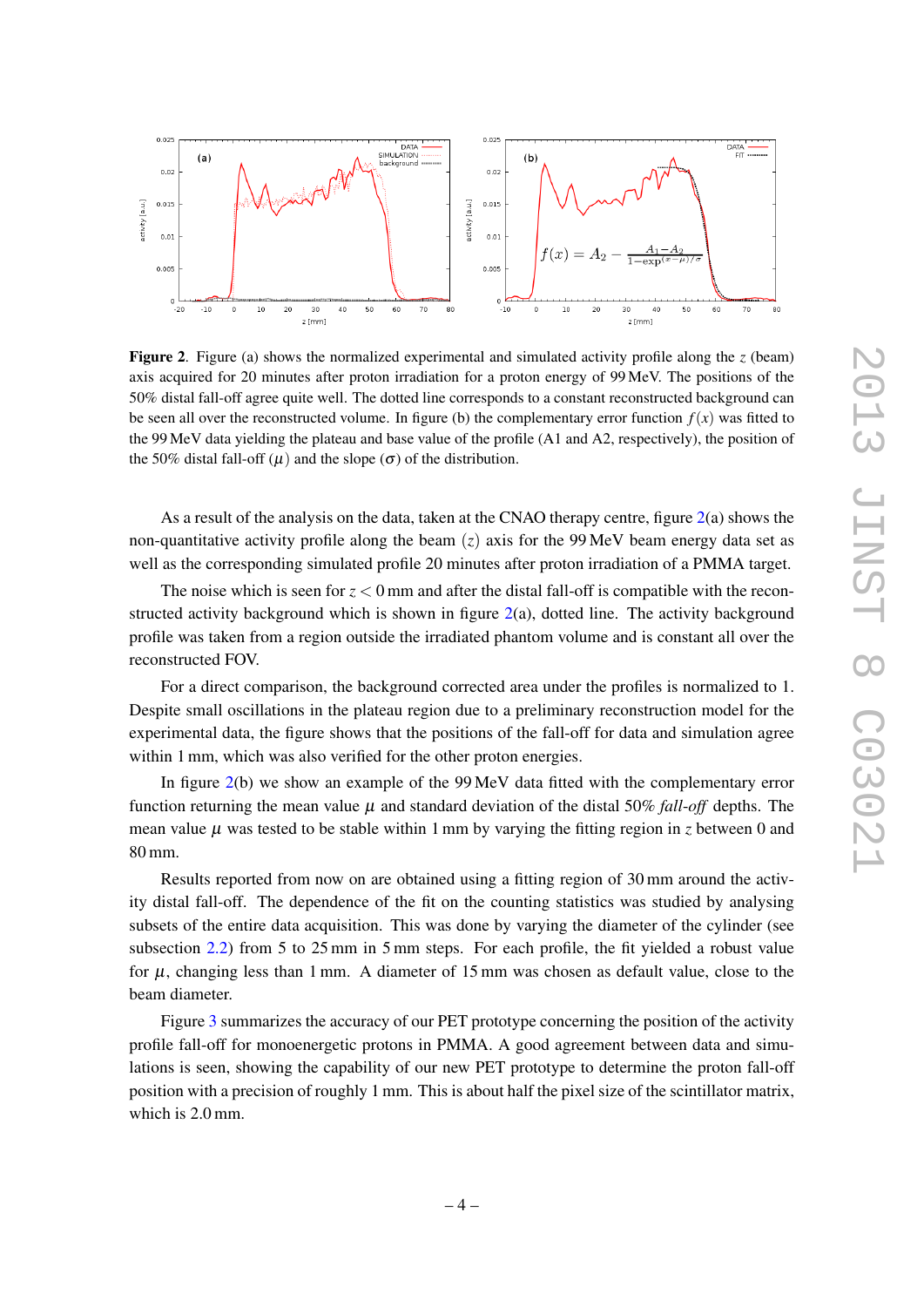

<span id="page-6-3"></span>Figure 3. Comparison of the position of the 50% fall-off between FLUKA simulation and data for the energies 93, 97.5, 99 and 112 MeV. We determine a 1 mm accuracy for the determination of the distal falloff for our  $10 \times 10 \text{ cm}^2$  PET prototype. The error bar represents the  $\sigma$  value of the fit. (We assume a systematic error of 1 mm for all energies coming from the positioning of the phantom with respect to the detector heads, which is not shown here.)

# <span id="page-6-0"></span>4 Conclusion

In this study we have for the first time tested the performance of a new  $10 \times 10 \text{ cm}^2$  PET prototype in terms of the activity profile fall-off position for monoenergetic protons between 93 and 112 MeV impinging on a homogeneous PMMA target. The precision of the system to determine the proton fall-off position is of the order of 1 mm. The reconstruction algorithm is still under development and will be refined. The achieved spatial resolution is sufficient to extend this study to both multimaterial and antropomorphic phantoms. As already demonstrated with our previous  $5 \times 10 \text{ cm}^2$ PET prototype, full in-beam measurements are feasible [\[11\]](#page-7-8). An analysis of the in-beam data for the  $10 \times 10 \text{ cm}^2$  prototype is currently being performed and will be presented in a future work.

## Acknowledgments

This research has been supported by the company Ion Beam Applications (IBA),by the INFN-RT 60141 POR CRO FSE 2007-2013, Spain's Ministry of Economy (TEC2010-21619-C04-03, TEC2011-28972-C02-02 and AMIT-CDTI) and Comunidad de Madrid (ARTEMIS S2009/DPI-675 1802, FP7-Envision project funded by EU Seven Framework.

# References

- <span id="page-6-1"></span>[1] W. Enghardt et al., *Charged hadron tumour therapy monitoring by means of PET*, *[Nucl. Instrum.](http://dx.doi.org/10.1016/j.nima.2004.03.128) Meth.* A 525 [\(2004\) 284.](http://dx.doi.org/10.1016/j.nima.2004.03.128)
- <span id="page-6-2"></span>[2] A. Knopf et al., *Quantitative assessment of the physical potential of proton beam range verification with PET/CT*, *[Phys. Med. Biol.](http://dx.doi.org/10.1088/0031-9155/53/15/009)* 53 (2008) 4137.